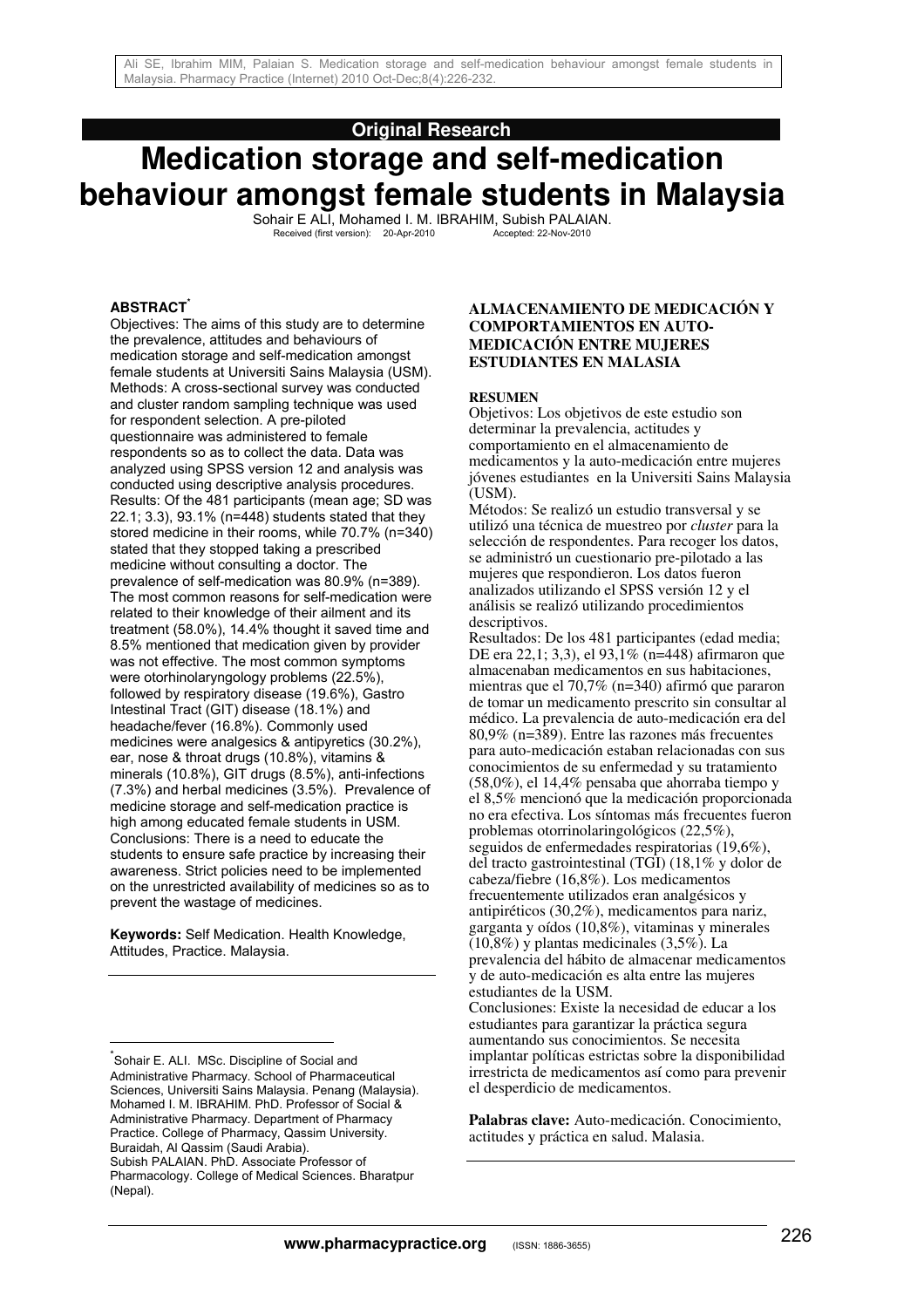### **INTRODUCTION**

Inappropriate use of medicines is a prominent constraint in ensuring the safe and effective use of essential medicines. The increase in the quantities and varieties of pharmaceuticals worldwide eases the accessibility of medicine by consumers and thereby giving options for misuse. If it followed with inappropriate use, this will lead to health risk and economic burden to government and decrease the affordability of medicine to patients.<sup>1,2</sup> Self affordability of medicine to patients.<sup>1,2</sup> medication is defined as the activity of obtaining and consuming drugs without the advice of a physician either for diagnosis, prescription or surveillance of treatment. This includes acquiring medicines without a prescription (OTC), sharing medicines with relatives or friends or using left-over medicine stored at residential place. $3$  Few studies have shown that self-medication practices are more common in women of a younger age and among students as well.<sup>4,5</sup>

Self-medication may lead to inappropriate use of medicines. The World Health Organization (WHO) $^6$ , reported that sub-optimal prescribing practices such as inadequate dosing, incomplete treatment courses and indiscriminate drug use have contributed to the emergence and spread of antimicrobial resistance. The prevalence of selfmedication amongst university students in previous studies was found to be about 76% in Karachi, Pakistan<sup>7</sup>, 45% in Turkey<sup>8</sup>, 88% in Croatia<sup>9</sup>, and 94% in Hong Kong.<sup>10</sup> Several studies of pharmaceutical practice have been conducted over the last two decades by pharmacoepidemiologists, health social scientists, etc. These studies have examined the clinical rationality of prescription practices (include excessive and irrational prescribing), self-medication inclusive of over-thecounter (OTC) drug use for acute and chronic illnesses, poor compliance to prescriptions and storage of medicine.<sup>11-14</sup> During reviewing many studies, existing interventions aiming at improving drug use from a medical as well as a consumer perspective are few. The stocking of medicines at students' rooms and obtaining of prescription onlydrugs directly from the university private community pharmacies (PCP) are the expected major factors behind self-medication practices among students in Universiti Sains Malaysia (USM). The first factor carries the risk of exposing medicine to expiration, sharing medicine with friends, taking medicine that have been originally prescribed for different problem or even accidental drug poisoning, while the second factor carries the risk that if dispensing medicine is not followed by appropriate explanation by pharmacists at the moment of consultation, it will be hazardous to patients' lives.

The total number of patients with specific diseases who visited the USM Health Centre (the centre that takes care the healthcare needs of nearly 15,000 populations) during 2002 had increased by approximately 11% from 2001. The ratio of students in the university is 70 females to 30 males; the ratio

attending the health care center is 60 females to 40 males. The estimated total cost of drugs in Malaysian Ringgit spent for the treatment of different pharmacological cases amount to different pharmacological cases RM360,606.82 (USD 107005) (USD1=RM 3.37 in the year 2005). In the period from January 2001 to March 2003, the amount of money expended on medicines by the Health Centre and its pharmacy for students alone totalled RM 70,931.16 (USD 21047).<sup>15</sup> This places a heavy financial burden on the USM health system with annual increase of students' intake. Thus, the prevalence of drug misuse (drug storage and self-medication practices) if not contained will further aggravate the financial situation to the health system by resulting in huge drug wastage and health risks. Cognizant of this fact, a study was conducted through a crosssectional survey of USM female students which aimed at identifying students' behavioural aspects and attitudes towards drug usage (medication storage and self-medication practices). The aims of this study were to obtain baseline information on the extent of medication storage and self-medication behaviours among female students in USM, and to obtain information on the reasons behind selfmedication practice.

## **METHODS**

Study design: A descriptive, cross-sectional study design was chosen as the means to investigate the medication storage and self-medication behaviours amongst female students in the USM main campus. Data were collected by visiting the students in their rooms and through face-to-face interview.

Study location: USM is the second oldest and one of the four universities in Malaysia that have been earmarked as research-intensive universities. It has 3 campuses and the study was conducted in the main campus in the state of Penang. The main health care services are provided by the USM Health Centre. The centre opens from 8:00 AM to 5:00 PM and 7:00 PM to 9:00 PM. In addition, healthcare services are also provided to the students, staffs and dependants by the panel private clinics and pharmacies that are linked with the university for a period of two years (renewable).

Study sample: In the year 2005, about 30,000 students were enrolled in USM. The total number of students in the main campus in the same year is about 23,269 students with male students accounted totally to about 8,894 and female students amounting up to 14,375. The study was conducted during February to June in 2005. Using specific sample size equation,

$$
\frac{Z^2*(p)*(p-1)}{C^2}
$$

a sample of 530 students was selected. A two stage random sampling technique was used. Stage 1 involved the selection of the relevant hostels (female students' residential areas) through simple random sampling and stage 2 involved the selection of female students from these selected hostels and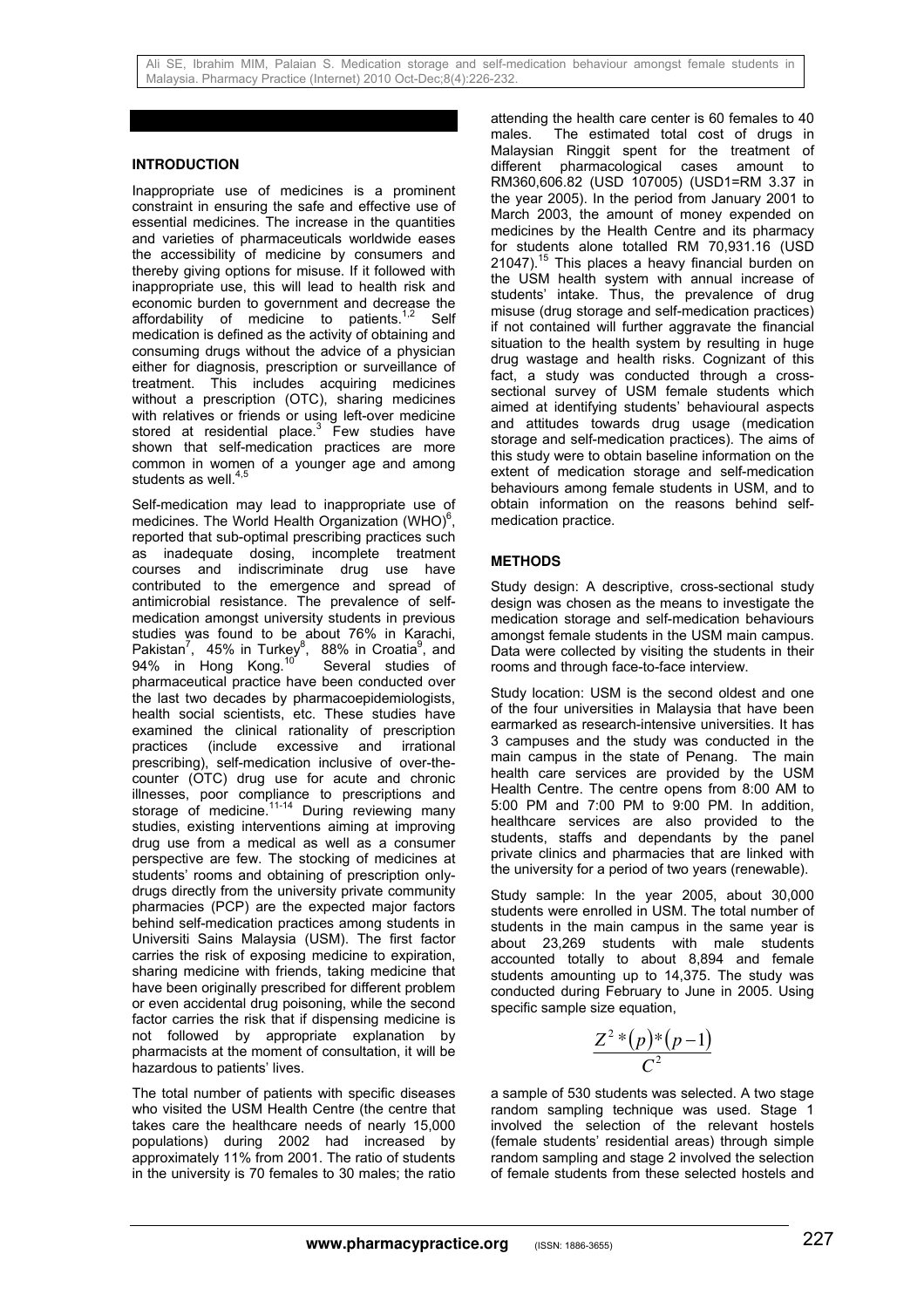was drawn from within these clusters using the same random sampling procedure. After explaining the purpose of the study, students gave written<br>consent to participate in the study. The consent to participate in the study. questionnaires were completed in the presence of the researcher in case respondents required assistance.

Data collection: Data were collected using a structured pre-piloted questionnaire containing both<br>closed-and open-ended questions. The closed-and open-ended questions. The questionnaire includes questions on demographic information, students' behaviours and attitudes towards self-medication practices, students' health status and health services provided to the students by USM, sources of information on medicines, reasons for self-medication and medication storage. The respondents were asked to provide additional information regarding the storage habits of their medications and were inquired about if they encountered any accidental drug poisoning. The questionnaire was pilot-tested for content and design on 30 female students and modifications were made as necessary.

Study approval: The study was approved by the USM School of Pharmaceutical Sciences' Postgraduate Studies Board and management of the university. Written consent was obtained from the respondents.

Data analysis: Data were entered into statistical package for Social Sciences (SPSS version 12) and descriptive analysis was conducted as follows: quantitative data was processed and analysed using frequencies, means, standard deviation (SD), medians and cross-tabulation. Apart from this, appropriate non-parametric statistical tests were utilised for skewed data, and where applicable, to establish relationships or differences between variables. Kruskal Wallis test was carryout for significant difference between amount of money spent and ethnic as well as the years of study. Data normality was tested by using probability plot (P-P plot). The statistical significance level (alpha) was 0.05 with confidence interval of 95%.

# **RESULTS**

Altogether, 481 female students completed the questionnaire giving a response rate of 90.76%. Respondents' ages varied from 19 to 54 years. Majority (n=429; 89.2%) of the students were categorised in the 19-24 years age category. Mean age was 22.1 (SD=3.3). Slightly more than half (n= 263; 54.7%) of the respondents were of Malay ethnic origin while 30.8% (n=148) of Chinese origin. Other ethnic origins were non-Malay indigenous groups and students of Arab, Indonesian, Thai, Bangladeshi and Pakistani origins.

Of the total 481 female students, almost one forth (n=118; 24.5%) of the undergraduate respondents were from the first year cohort while 23.5% (n=113) were from the second year cohort, followed by 16.6% from third year, 12.1% from fourth year, 1.3% from PhD and 0.2% were others.

Majority of the students (n=448; 93.1%) kept medicines in their rooms. Slightly more than one third (n=180; 37.4%) of the respondents comprehensively understood the symptoms or the indications that prompted the use of the stored drugs. In contrast, 45.7% (n=220) of the respondents knew only some of the symptoms that required the use of the stored medications while 16.8% (n=81) revealed total ignorance of the symptoms that required the use of the stocked medications. Regarding the precautions taken prior to drug administration or ingestion, 28.5% (n=137) revealed that they always checked on the expiry dates prior to use while 53.8% (n=259) disclosed that they sometimes did so. Only 6.9% (n=33) mentioned that they did not check the expiry dates prior to usage. More than three fourth (n=317; 77.1%) of the respondents mentioned that they stocked medications in their rooms (in their original prescribed amount) for emergency use. In contrast, 22.9% (n=110) did not store any medications for the same purpose. Table 1 reveals the different types of medicine stocked by female students for emergency purposes. The total number of medicines obtained from USM Health Centre alone constituted 71.4% (n=1231) of the overall total of medicine with an estimated cost of RM8820.40.

| Table 1. Extent of medicine storage (n=481)                             |             |  |  |
|-------------------------------------------------------------------------|-------------|--|--|
| Types of medicines stocked by female<br>students for emergency purposes | N(% )       |  |  |
| Analgesics & antipyretics                                               | 145 (30.2%) |  |  |
| ENT drugs                                                               | 52 (10.8%)  |  |  |
| Vitamins & minerals                                                     | 52 (10.8%)  |  |  |
| GIT drugs                                                               | 41 (8.5%)   |  |  |
| Anti-infections                                                         | 35 (7.3%)   |  |  |
| Herbal medicine                                                         | 17 (3.5%)   |  |  |
| Respiratory system drugs                                                | $15(3.1\%)$ |  |  |
| Skin products                                                           | 11 (2.3%)   |  |  |
| Other*medicines                                                         | $3(0.6\%)$  |  |  |
| No medicine stocked                                                     | 110 (22.9%) |  |  |
| *Other (Cardiovascular drug, Genito-urinary drug & eye<br>drops)        |             |  |  |

When the female students asked about the reason behind stocking this type of medicine specifically, 30.1% mentioned that they need 'pain killers' every month, 14.6% mentioned they need vitamins for their study, 22.0% declared that they usually use this sort of medicines for their disease and lastly 10.4% said that they keep whatever medicine for future use.

The study also investigated where the medications were stored and the manner in which they were stored. Slightly more than half (n=282; 58.7%) of the respondents stored their medicines in cupboards while 26.6% (n=128) of the respondents kept their medicines on wall shelves. Other places of storage included drawer, the refrigerator, bathroom, as well as in cars. In terms of packaging, 88.6% (n=426) of the respondents kept their medicines in their original package while a very small percentage ( $n=9$ ; 1.8%) of the respondents did not retain the original packaging. In terms of disposal of medicine, 73.2% (n=352) of the students surveyed got rid of their expired medications by throwing them into the rubbish bin, while 22.5% (n=108) of the students keep their medicines to be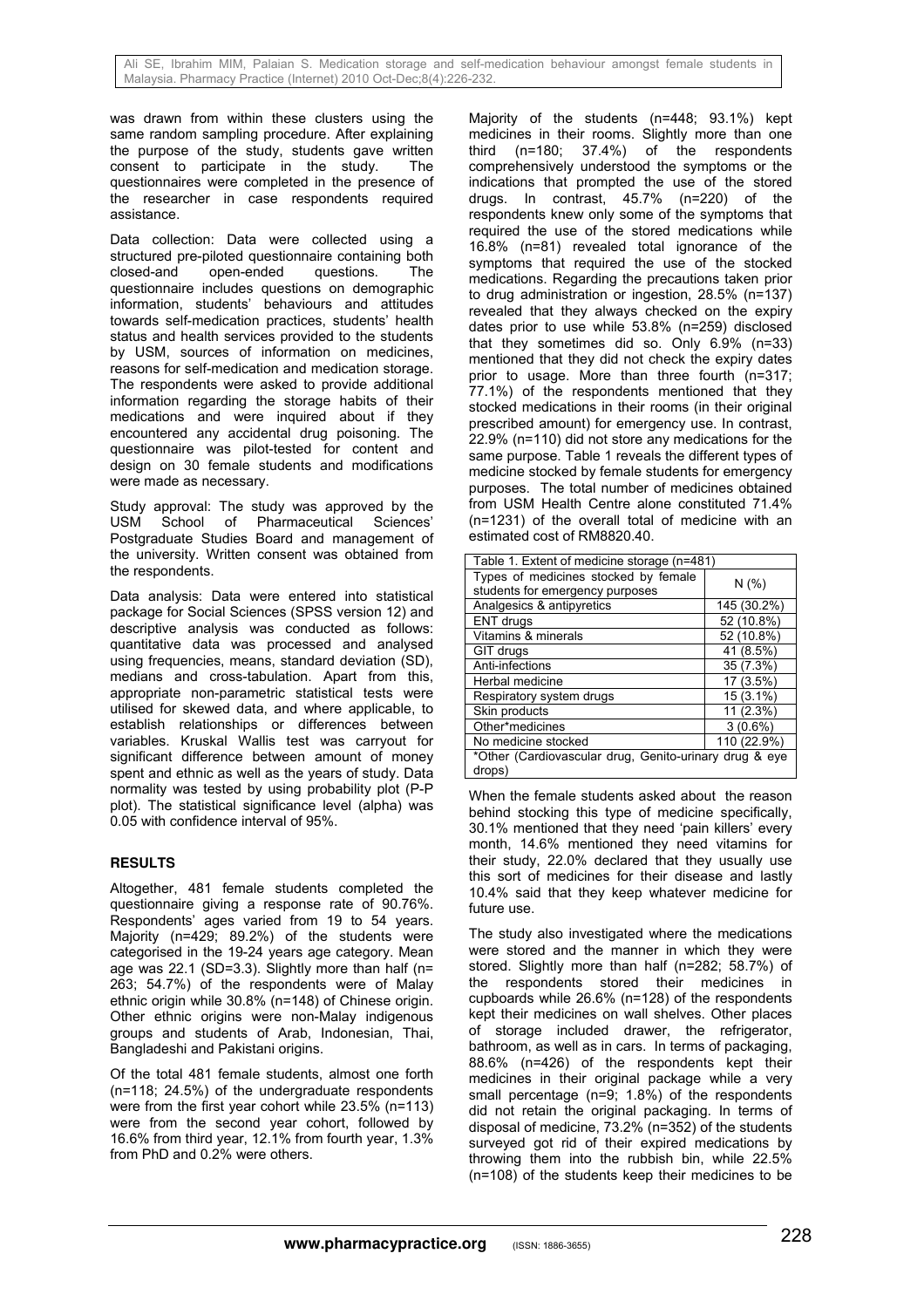reused if unexpired. As for accidental drug poisoning, 91.7% (n=441) of the respondents did not report any case of drug poisoning. However, 8.3% (n=40) of the students claimed that they experienced cases of accidental drug poisoning.

The study also examined female students' behaviours of self-medication practice and found that the prevalence of self-medication among female students was 80.9% (n=389).

Overall, 85.0% of the respondents requested for over the counter (OTC) medications or prescription only drugs during their visits to the private clinics and pharmacies to treat minor ailments. The estimated median amount of money expended by a student in purchasing over the counter remedies or few prescription only drugs per semester was RM12.00 (USD 3.56) with the maximum amount being expended totalling RM300.00 (USD 89.02). Overall, the 481 respondents surveyed spent a gross amount of RM 12,364.00 (USD 3668) to purchase OTC drugs while 60.9% (n=293) of the respondents paid between RM1 to RM50. There was a significant difference (p=0.002) between the amount of financial resources expended on OTC medicines based on ethnicity; Malay students spent more money for purchasing OTC medicines than students of other ethnicity. In addition, there was a significant difference (p=0.03) between the amount of financial resources expended and the years of study. The results revealed that more than half of the students in the first, second and third year spent between RM1-RM50 to purchase OTC medicines.

The study found that 70.7% (n=340) of the respondents discontinued their medications. As to the reasons for discontinuance, 34.1% (n=164) revealed that they discontinued using the medicines as prescribed as they felt that it was not effective. In contrast, 20.2% (n=97) of the respondents cited side effects as their reason for discontinuance while 8.9% (n=43) of the students mentioned that they forgot the instructions. More than half (n=288; 59.9%) of the respondents intimated that their<br>conditions were not aggravated by their were not aggravated by their discontinuations.

Other types of self-medication practices discovered among female students in USM main campus were: 66.1% (n=318) of the respondents repeated their medications when the same symptoms recurred and 42.6% (n=205) of the respondents revealed that they normally repeated their prescriptions on recurrence of disease symptoms, while 12.1% of the students repeated their medications twice. Only 5.4% of the respondents repeated their medications 3 times or more.

The respondents were asked as to whether they took any left-over medicine obtained from relatives or friends. About one third (n=163; 33.9%) of the respondents revealed that they always did so while 59.9% (n=288) of the respondents disclosed that they sometimes did so. There was a significant association (p=0.015) between the consumption of left-over medicines obtained from relatives or friends and age groups and it is predominant among female students of the age groups between 19-24

years old. Similarly, there was a significant association (p=0.001) between this behaviour and ethnicity, more high among Malay students.

As for the sharing of drugs, slightly more than half (n=261; 54.3%) of the respondents admitted to sharing their medicines with friends and family members while 37.8% (n=182) denied doing so. There was a significant relationship (p=0.037) between the sharing of medicines with friends and students' age group between 19-24 years old. Similarly, a significant relationship (p=0.023) was detected between this behaviour and ethnicity, that Malay students, followed by Chinese students were more involved in this behaviour. Moreover, 22.1%  $(n=106)$  of the respondents stated that they always<br>purchased medications based on the purchased medications based on the recommendations of friends and relatives while 66.5% (n=320) mentioned that their medications purchases were sometimes premised upon the recommendations of friends and relatives. Table 2 reveals the main reasons mentioned by female students for practicing self-medication. More than half (n=279; 58.0%) of those who practised selfmedication attributed the practice to their knowledge of their ailment and its treatment.

| Table 2. Major reasons mentioned by female students for |             |  |  |  |
|---------------------------------------------------------|-------------|--|--|--|
| practicing self-medication (n=481)                      |             |  |  |  |
| Reasons of self-medication practice                     | N(% )       |  |  |  |
| What was the reason for practicing self-medication?     |             |  |  |  |
| Saves time                                              | 69 (14.4%)  |  |  |  |
| Knowledge about disease and treatment                   | 279 (58.0%) |  |  |  |
| Medication given by provider not effective              | 41 (8.5%)   |  |  |  |

Regarding self-medication using traditional herbal medicine, 63.0% (n=303) of the respondents answered that they always used traditional medicine (herbal) to treat their ailments, while 16.2% (n=78) students sometimes did so. Table 3 shows the main reasons mentioned by female students for using traditional herbal medicines. An estimation of the average sum the respondents expended on herbal medicines in relation to the total drugs purchased annually revealed that 44.5% (n=214) of those surveyed spent between 1 to 10% of their pocket money to purchase traditional herbal medicines. In addition, 13.9% (n=67) of the respondents spent between 11 to 20% of their money on herbal medications. There was a significant relationship between the use of traditional herbal medicines and age groups ( $p = 0.034$ ).

| Table 3. Reasons of using herbal traditional medicine by<br>female students (n=481) |             |  |  |  |
|-------------------------------------------------------------------------------------|-------------|--|--|--|
| Reasons for the use of herbal medicine                                              | N (%)       |  |  |  |
| What was the reason for using herbal medicine?                                      |             |  |  |  |
| Effective                                                                           | 139 (28.9%) |  |  |  |
| Safe & with fewer side effects                                                      | 81 (16.8%)  |  |  |  |
| I belief in traditional-herbal medicine                                             | 54 (11.2%)  |  |  |  |
| Advice from friends and relatives                                                   | 34 (7.0%)   |  |  |  |
| Easy to obtain (availability)                                                       | 32 (6.7%)   |  |  |  |
| Cheaper                                                                             | 22 (4.6%)   |  |  |  |
| Unsure as to the reason why                                                         | 19 (4.0%)   |  |  |  |

There was no significant difference (p=0.128) between the total number of drugs found with students who practising self-medication and those who did not do so (Table 4).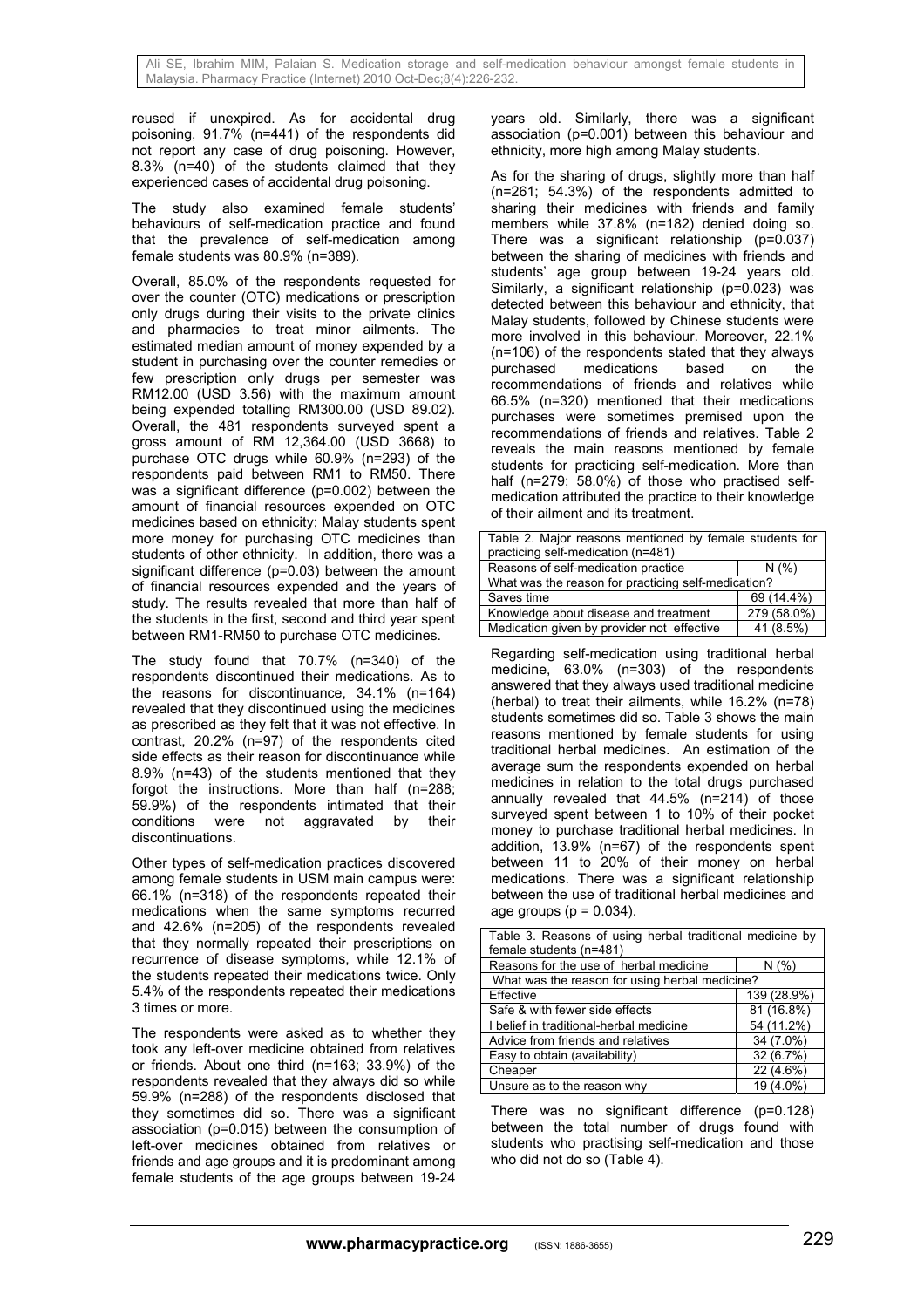| Table 4. Comparing the students' behaviours of practising self-medication to the total number of drugs found<br>$(n=481)$ |            |          |        |            |          |  |  |
|---------------------------------------------------------------------------------------------------------------------------|------------|----------|--------|------------|----------|--|--|
| always practice self-medication?<br>Total<br>Do<br>vou<br>number of drugs found                                           |            | $N^{**}$ | Median | Mean (SD)  | p value* |  |  |
|                                                                                                                           | Always     | 71       | 2.00   | 3.37(3.05) |          |  |  |
|                                                                                                                           | Sometimes  | 318      | 3.00   | 3.63(2.49) | 0.128    |  |  |
|                                                                                                                           | Not at all | 92       | 3.00   | 3.59(3.52) |          |  |  |
|                                                                                                                           | Total      | 481      | 3.00   | 3.58(2.80) |          |  |  |
| Kruskal-Wallis test at alpha= 0.05<br>N= number of students <sup>*</sup>                                                  |            |          |        |            |          |  |  |

Of the total 481 respondents, slightly more than one fifth (n=108; 22.5%) of the respondents cited ENT problems as the most common ailment they suffered from and treated while 19.6% (n=94) mentioned respiratory diseases as the most common disease they experienced. Other ailments mentioned by single female students were hypertension, diabetes, epilepsy, urinary tract infection and joints disease.

#### **DISCUSSION**

It is noted that our participants belong to the well educated category of society and if the prevalence of self- medication is so high then the prevalence in the rest of the people may be an even more serious cause for concern.

This study found that majority of the female students kept medicines in their rooms with less knowledge of the indications of these medicines. Moreover, over half of all the students checked the drugs' expiration dates prior to consumption. These results are similar to those collated by researchers from Taiwan $16$  who noted that among college students in Taiwan, the majority of the respondents in his study with a less satisfactory knowledge and safe practices in medication use which probably contributed to increased health risks and creating unnecessary economic burden. The study found the different types of medicines stocked by female students for emergency purposes were analgesics & antipyretics, ENT drugs, vitamins & minerals, GIT drugs, anti-infections and herbal medicines. They mentioned reasons like the need for pain killers every month, the need for vitamins for study; they usually use this sort of medicine for their disease while others mentioned they keep whatever medicine for future use.

Although many of the female students kept their medicines in their original packaged forms with their labels intact, but only few students placed their medicine in different packs or placed medications from several packs in a single container thus making it difficult to interpret tablets counts and identification of drug type especially in the accidental drug poisoning. The study also found that most of the students threw their expired and unused medicine into rubbish bins. This behaviour has its impact on the environment<sup>17</sup> and the risks impact on the environment $17$ associated with the access to medications by children or pets.<sup>18,19</sup> This can be a problem for the dump sites and the people getting exposed to these sites. Unfortunately, this problem is often less intensely taken and no one looks in to it seriously.

Nearly half of students asked dispensers in private community pharmacies and private clinics for OTC medicines while 43.0% (n=207) sometimes asked dispensers for OTC. This may be attributable to the female behaviours of keeping medicine for common illness.<sup>20</sup> Such purchasing and retention of OTC medicine may lead to OTC medicine misuse due to a lack of knowledge about their use and contraindications.<sup>21</sup> Basically, the OTC drugs were used as supplements or some other medicines to treat minor ailments. They consisted of nutrients and supplements (e.g. Ginseng, Gingko biloba, Evening Prime Rose, Protein Powder and Fish oil). A similar finding was reported by among university students in Turkey.<sup>22</sup> OTC medicines also consisted of analgesics and fever medications (e.g. paracetamol and mefenamic acid) similarly to that were reported by among English university students, in addition they consisted of few cough preparations and some skin products.<sup>23</sup> In this study, some of these medicines had to be purchased from other sources as they were unavailable in USM clinics. WHO $^{24}$  reported that several case-control studies have related chronic renal failure to the use of analgesics like paracetamol, aspirin and other nonsteroidal antiinflammatory drugs (NSAIDs).

The study found that out of the students who discontinued their medication, around one third mentioned that their medicines were not effective, while approximately one fifth (n=97; 20.2%) mentioned their disuse was due to side effects. This finding was supported by another group of authors who noted that the two major reasons for discontinuance of medication was due to their ineffectiveness and their debilitating side effects.<sup>25</sup> As for health consequences, many students said their health condition did not worsen due to discontinuation. This suggests the rest of the students need to consult their physicians if they experienced health problems due to discontinued drug usage since more information would increase patients' confidence in the drug and thus improve compliance.<sup>26</sup>

The different types of self-medications approaches involved the re-use of medications prescribed for similar symptoms that may recur in future. This may constitute a health hazard in the case of antibiotics, as misuse may lead to the development of antibiotic resistance. $27,28$  In this study, more than half of the students consumed left-over medicines procured by relatives or friends while two third bought medicines based on the advice of relatives or friends. More than half shared medicines with their other friends while close to two third purchased and used traditional (herbal) medicines. Another study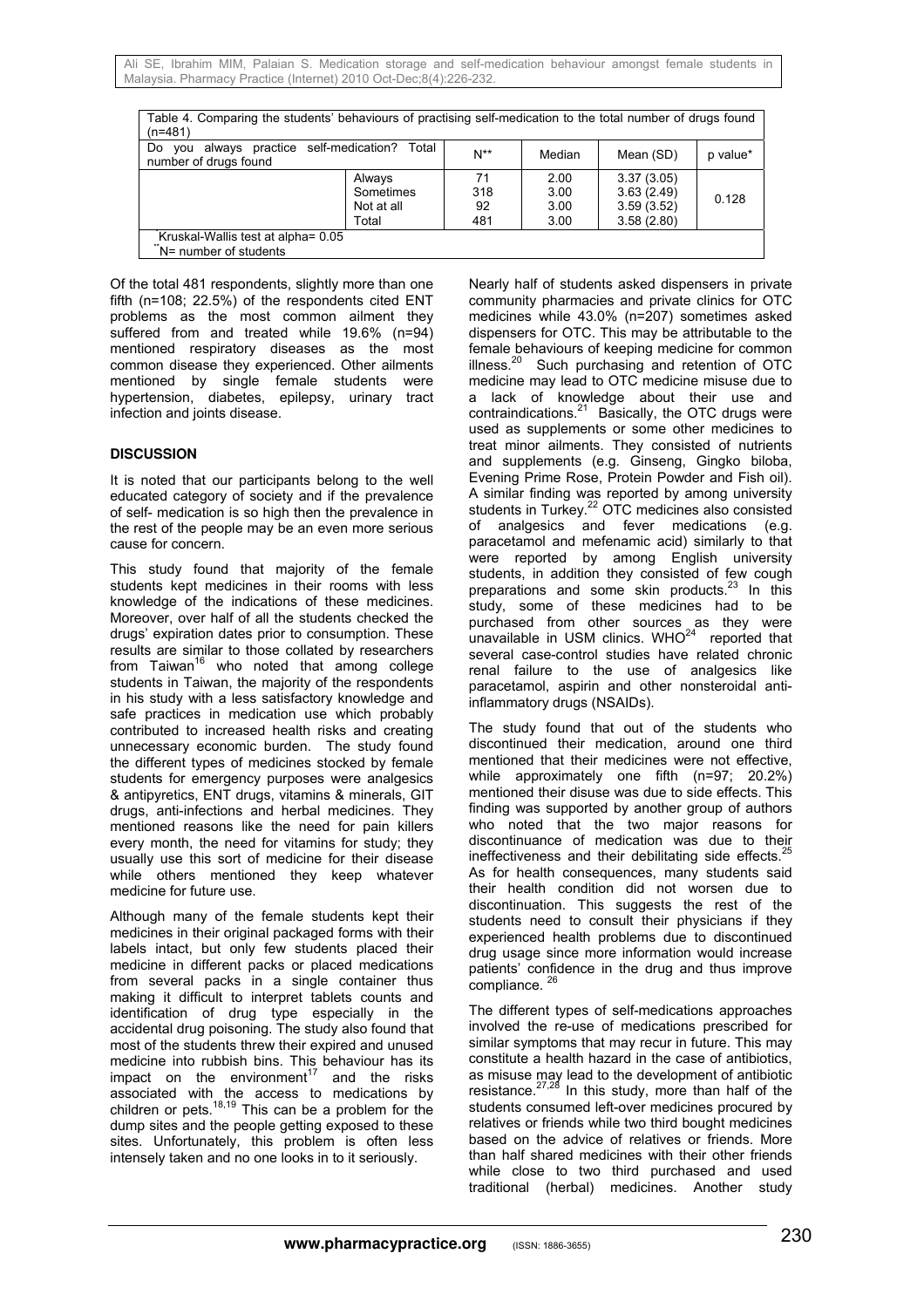observed that sharing medicines was behaviour more common among girls (20.1%) than amongst boys (13.4%) and was more prevalent among girls in the 15-18 years old age group and the likelihood of sharing increased with age. It is plausible that this behaviour is wide spread in the USM main campus as students live in a closely knit community and are as such able to share anecdotes of their medication use. Moreover, students practice self-medication to treat minor ailments in order to save time (i.e., the longer waiting time for medical consultation during the visits to the USM Health Centre and panel clinics).

Among the students who practiced self-medication, more than half said that they did so because they knew their disease's symptoms and treatment while a small percentage did so to save time. The finding was of some similarity to that amongst first-year medical students of the Arabian Gulf University in<br>Bahrain<sup>29</sup> where 44.8% disclosed that they where  $44.8\%$  disclosed that they practiced self-medication and the majority were female students who practiced self-medication.

Herbs are also used for self-medication by USM female students, similar to other developing countries.30,31 Herbal medicines are cultural factors in play, since the respondents had been born into a culture where herbal medicines would have been experienced from an early age and they believe in its power like modern allopathic medicines.<sup>32</sup> Herbal medicines can easily be accessed in the medical shops. Of the students who used traditional medications, some said that they used traditional herbal medicines due to its efficacy while 16.8% (n=81) of the students said they did so due to its safety and the incidence of fewer side effects when using these products. These reasons are also cited by a number of researchers as the leading cause for the use of complementary alternative medicines (CAM). For instance, a study from Singapore $33$ found that 62% of medical students at the faculty of medicine, National University of Singapore believed in the effectiveness of herbal medicine while 26% believed that this therapy was not harmful. Another survey from conducted at University of Newcastle and found that the using rate of CAM was 81.1% and that female students (82.5%) used CAM practices at higher rates compared to male students (77.2%). In fact, herbal medicine was used by almost one third (37.3%) of Australian students and the main reasons cited were better results (34.5%), preference for alternative medicine as new health patterns (33.1%) and the incidence of fewer side effects  $(32.1\%)$ .<sup>34</sup> Close to half of all students in this study who used herbal medicines spent between 1- 10% of their own money for purchasing different types of herbal medicines. This finding is not surprising as the use of alternative medicine especially herbal medicine in Malaysia is a common socio-cultural behaviour among Malays, Chinese and Indians.<sup>32</sup> Another factor that contributes to self-medication by herbal medicine was the influence of misleading advertisements as well as promotional pressure from drug promoters and peers who peddled vitamins and tonics (e.g. Gingko biloba, Ginseng) for a variety of alternative medicine producers.

In relation to this, the incidence of drug poisoning among female students in USM main campus was only 8.3% (n=40). Although this study did not relate these poisoning cases directly to the use of herbal medicine, but numerous studies on the adverse and toxic effects of CAM have been published and they reported this relation since herbs containing a wide variety of mostly unknown substances which may cause some unwanted side effects or even poisoning.30,34,35

## **CONCLUSIONS**

Prevalence of storage of unused medicines and self-medication behaviour amongst female students in USM is high. Stocking of medications was done irrespective of whether they were actually used and the proper storage methods and conditions were rarely observed. Analgesics & antipyretics, ENT drugs, vitamins & minerals, GIT drugs, antiinfections and herbal medicines were the drugs most common stored and used for self-medication. The findings of the study suggest the need for interventions that may include awareness programs for the university students, medicine refund policies and any other novel initiatives that could minimize the medicine storage and self-medication practices. The university should also come out with policies for waste disposal of expired and spoiled medicines since it can be hazardous to the environment and healthy living of the inhabitants.

## **ACKNOWLEDGEMENT**

The authors would like to thank to all respondents who have agreed to participate in this study and to the management of Universiti Sains Malaysia who has allowed us to conduct this study in the campus.

#### **CONFLICT OF INTEREST**

The researchers would like to declare that there is no conflict of interest in this study.

# **References**

- 1. Lee D. Drug utilization in Panama. Clin Epidemiol. 1991;44(Suppl 2):31S-38S.
- 2. Dong H, Bogg L, Rehnberg C, Diwan V. Drug policy in China: pharmaceutical distribution in rural areas. Soc Sci Med. 1999;48(6):777-786.
- 3. Montastruc JL, Bagheri H, Geraud T, Lapeyre-Mestre M. Pharmacovigilance of self-medication. Therapie. 1997;52(2):105-110.
- 4. Figueiras A, Caamaño F, Gestal-Otero JJ. Sociodemographic factors related to self-medication in Spain. Eur J Epidemiol. 2000;16(1):19-26.